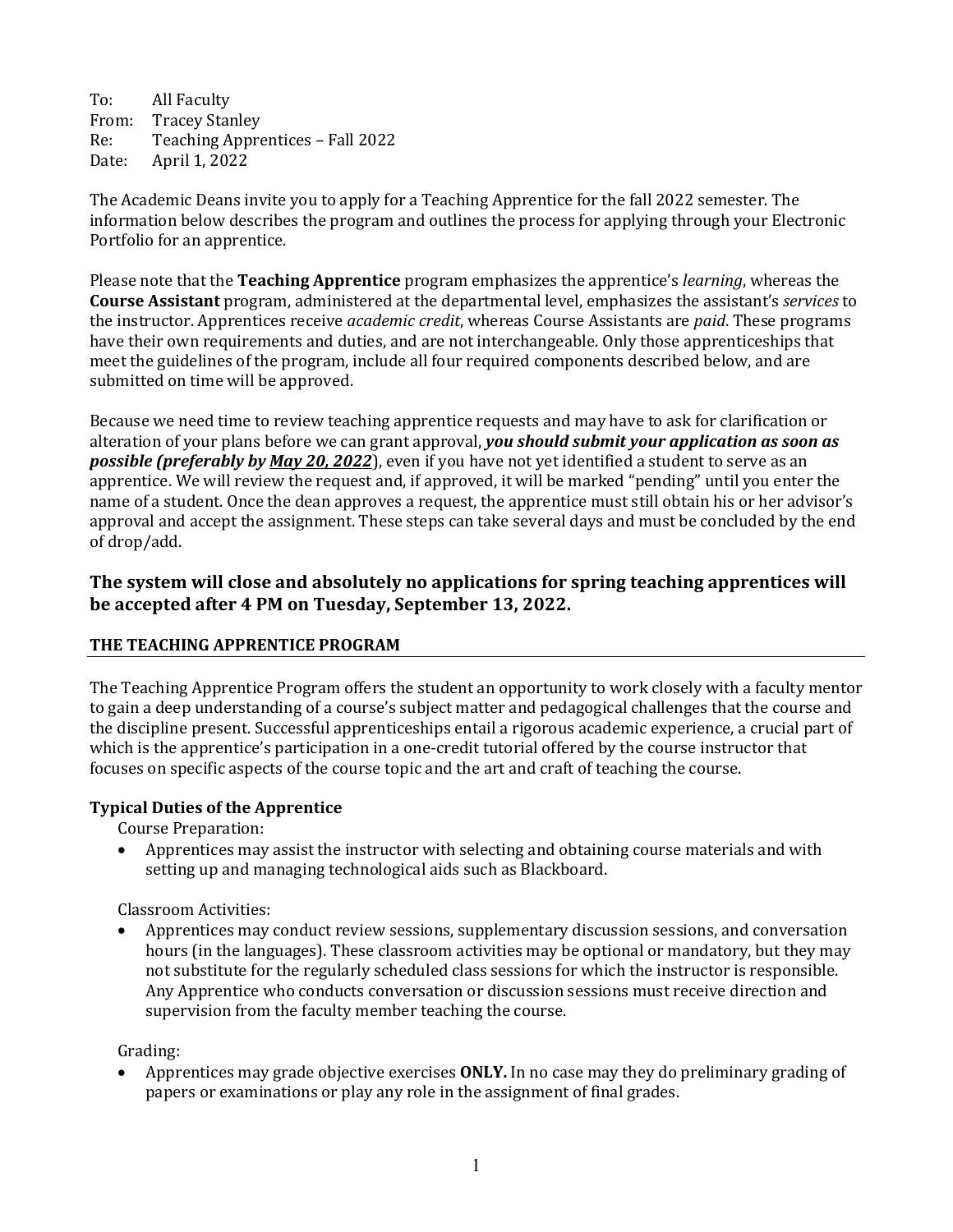# **The Teaching Apprentice Application**

The Teaching Apprentice application must provide thorough descriptions of:

- 1. the academic work to be completed by the apprentice,
- 2. the form and content of the teaching apprentice tutorial,
- 3. the role of the apprentice in the course,
- 4. the basis on which the instructor will evaluate the academic work of the apprentice.

# **HOW TO APPLY FOR A TEACHING APPRENTICE**

- Enter your faculty Electronic Portfolio.
- Under **Courses** click on **Teaching Apprentice Program**. (This link can also be found in your Course Management link)
- At the top of the Teaching Apprentice System there is a link to add a **New Request.** Click on this New Request link to obtain a blank Teaching Apprentice request form.
- Complete the form thoroughly before clicking **Submit**. Please note that you must complete all fields in order for the form to be submitted successfully. If you have not yet selected a student, indicate TBA for the student's name. Requests without a specific student listed will remain pending until an appropriate student has been determined. **Once an apprentice has been identified, you will need to go back to the system to enter the student's name.**
- If you are requesting more than one apprentice, separate each student username with a comma.
- After the application has been submitted, you can view the status of the request by clicking on the **Request Status** link at the top of the page. This page lists all of the Teaching Apprentice applications received, and indicates whether or not an application has been approved by 1) your dean, 2) the student's faculty advisor, and 3) the selected apprentice. If your application has not been approved, you can view the comments from the dean by clicking on the **View** link located in the column next to the Course Title.
- An advisee of yours may need your approval to serve as another faculty member's apprentice. If your advisee has been selected and the dean has approved the application, a link will appear on this page so that you can approve your advisee's participation.
- Approved tutorials will not appear in course lists until after drop/add.

Department Chairs can view all of the Teaching Apprentice requests for their department by going to **Chair Tools** and **Teaching Apprentice Program**. Department administrative assistants can also view all of the requests by going to **Management Tools** and then to **Teaching Apprentice Program**. Please forward these instructions on to visitors or new faculty that may not have received this information.

## **Questions**

If you have any questions regarding this program, please contact Tracey Stanley [\(tstanley@wesleyan.edu\)](mailto:tstanley@wesleyan.edu).